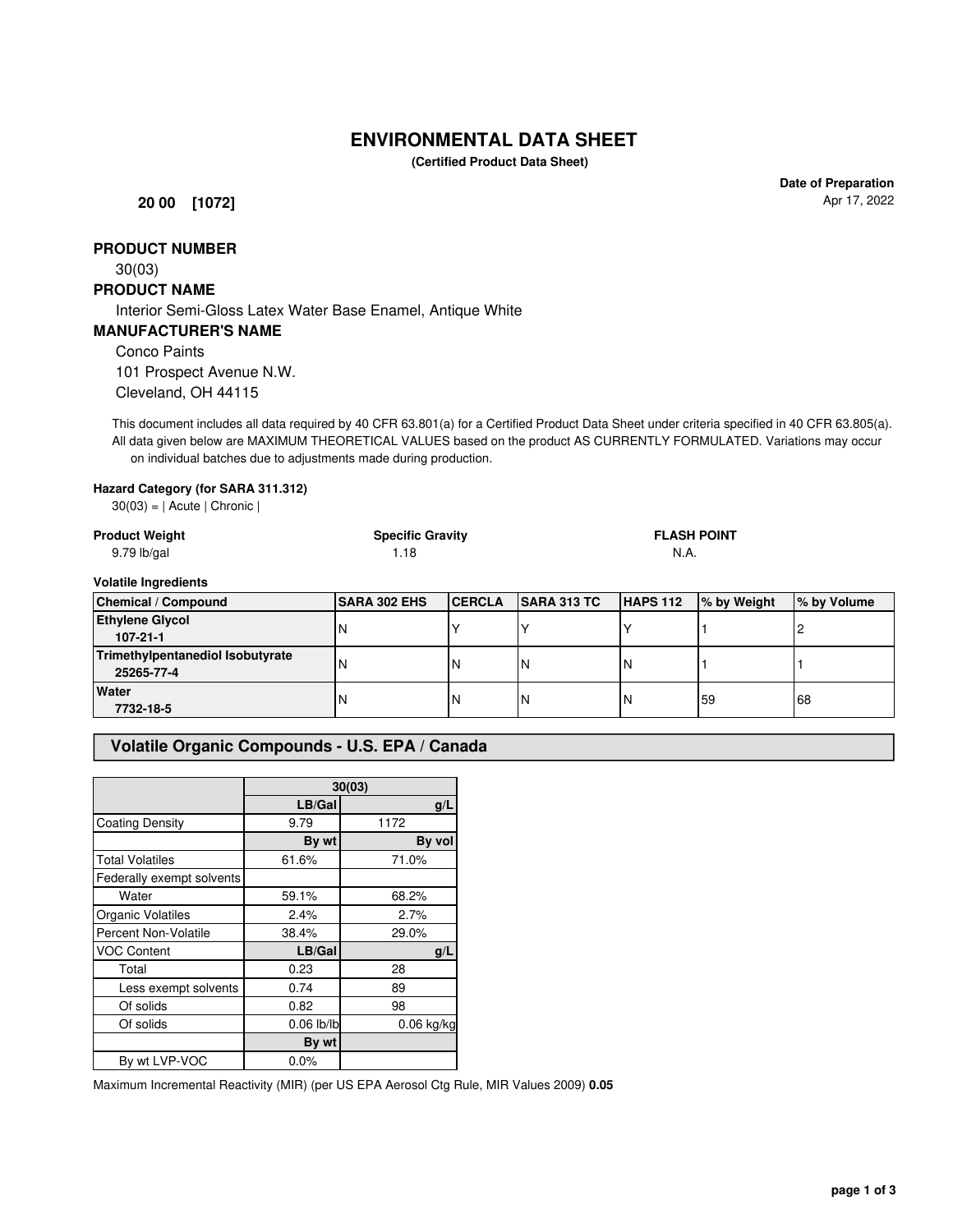# **Volatile Organic Compounds - California**

|                             | 30(03)       |              |  |
|-----------------------------|--------------|--------------|--|
|                             | LB/Gal       | q/L          |  |
| <b>Coating Density</b>      | 9.79         | 1172         |  |
|                             | By wt        | By vol       |  |
| <b>Total Volatiles</b>      | 61.6%        | 71.0%        |  |
| Exempt solvents             |              |              |  |
| Water                       | 59.1%        | 68.2%        |  |
| Organic Volatiles           | 2.4%         | 2.7%         |  |
| <b>Percent Non-Volatile</b> | 38.4%        | 29.0%        |  |
| <b>VOC Content</b>          | LB/Gal       | g/L          |  |
| Total                       | 0.23         | 28           |  |
| Less exempt solvents        | 0.74         | 89           |  |
| Of solids                   | 0.82         | 98           |  |
| Of solids                   | $0.06$ lb/lb | $0.06$ kg/kg |  |
|                             | By wt        |              |  |
| By wt LVP-VOC               | 0.0%         |              |  |

Maximum Incremental Reactivity (MIR) (per California Air Resources Board Aerosol Products Regulation, MIR Values 2010) **0.05**

### **Volatile Organic Compounds - South Coast Air Quality Management District, California, US**

|                        | 30(03)       |              |  |
|------------------------|--------------|--------------|--|
|                        | LB/Gal       | g/L          |  |
| Coating Density        | 9.79         | 1172         |  |
|                        | By wt        | By vol       |  |
| <b>Total Volatiles</b> | 61.6%        | 71.0%        |  |
| Exempt solvents        |              |              |  |
| Water                  | 59.1%        | 68.2%        |  |
| Organic Volatiles      | 2.4%         | 2.7%         |  |
| Percent Non-Volatile   | 38.4%        | 29.0%        |  |
| <b>VOC Content</b>     | LB/Gal       | q/L          |  |
| Total                  | 0.23         | 28           |  |
| Less exempt solvents   | 0.74         | 89           |  |
| Of solids              | 0.82         | 98           |  |
| Of solids              | $0.06$ lb/lb | $0.06$ kg/kg |  |

# **Volatile Organic Compounds - EU Directive 2004/42/EC**

|                        | 30(03) |        |  |
|------------------------|--------|--------|--|
|                        | By wt  | By vol |  |
| <b>Total Volatiles</b> | 60.6%  | 69.8%  |  |
| <b>VOC Content</b>     | LB/Gal | g/l    |  |
| Total                  | 0.13   | 16     |  |

# **Volatile Organic Compounds - EU Directive 2010/75/EU**

|                        | 30(03) |        |  |
|------------------------|--------|--------|--|
|                        | By wt  | By vol |  |
| <b>Total Volatiles</b> | 60.6%  | 69.8%  |  |
| <b>VOC Content</b>     | LB/Gal | g/l    |  |
| Total                  | 0.13   | 16     |  |